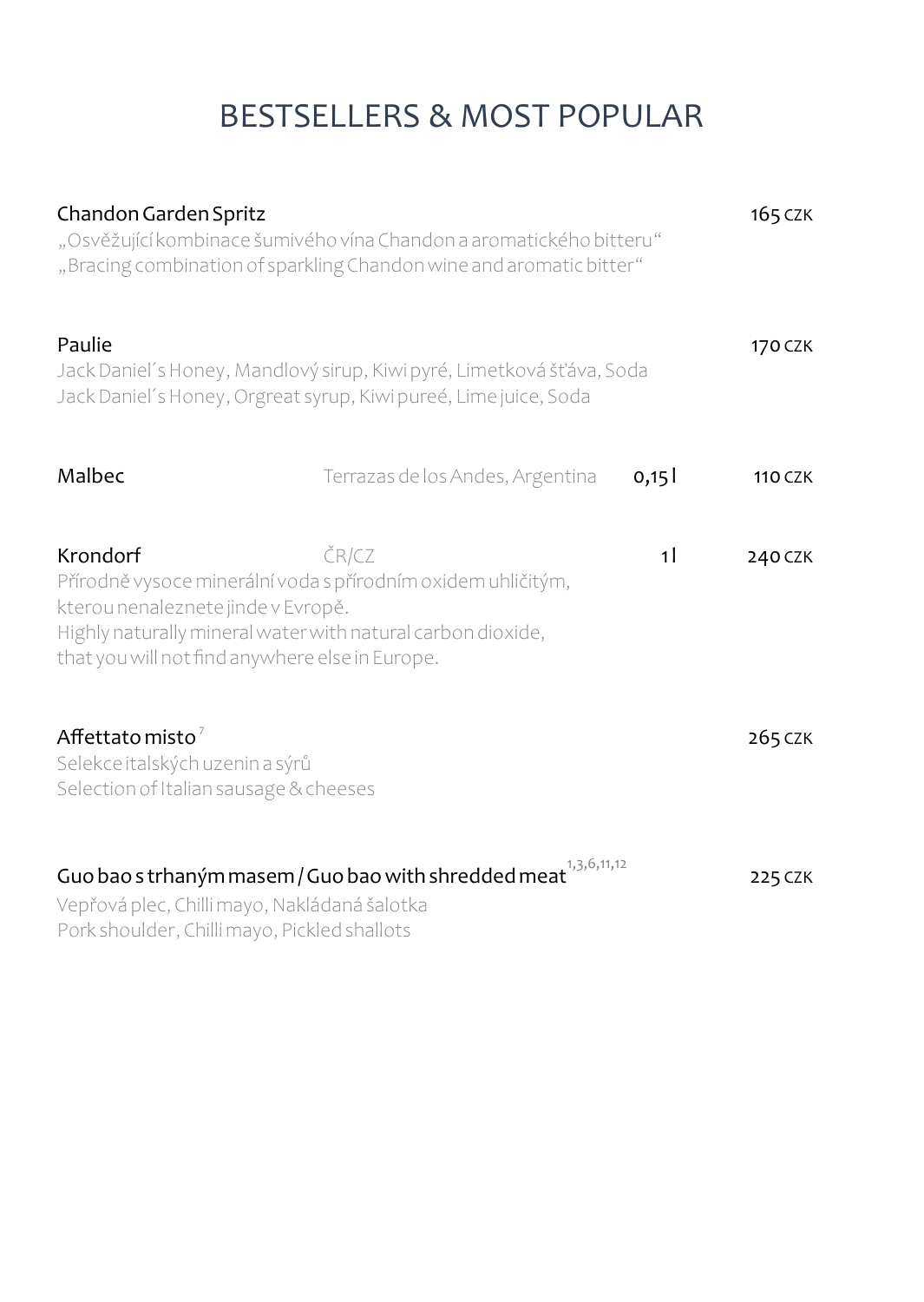# NEALKOHOLICKÉ NÁPOJE | SOFT DRINKS

| Mattoni<br>neperlivá, perlivá<br>still, sparkling                                                                                 | 0,331<br>0,751 | 50 CZK<br>90 CZK |
|-----------------------------------------------------------------------------------------------------------------------------------|----------------|------------------|
| Pepsi Cola / Pepsi Max                                                                                                            | 0,25           | 60 CZK           |
| Mirinda                                                                                                                           | 0,25           | 60 CZK           |
| 7up                                                                                                                               | 0,25           | 60 CZK           |
| Schweppes Tonic / Ginger Ale                                                                                                      | 0,25           | 60 CZK           |
| Franklin&Sons<br>Tonic water, Sicilian lemon, Ginger beer                                                                         | 0,20           | 80 CZK           |
| Thomas Henry<br>Cherry blossom tonic                                                                                              | 0,20           | 80 CZK           |
| Lipton Ice tea<br>Broskev/Peach                                                                                                   | 0,25           | 60 CZK           |
| Matcha Cold Brew<br>Máta s citrónem / Mint with lemon, Aronie                                                                     | 0,331          | 70 CZK           |
| Granini juice<br>100% Pomeranč / Orange, Jablko / Apple<br>50% Multivitamín / Multifruit, Ananas / Pineapple, Jahoda / Strawberry | 0,20           | 60 CZK           |
| Red Bull / Red Bull sugar free                                                                                                    | 0,251          | <b>95 CZK</b>    |
| Fresh juice<br>Pomeranč/Orange, Grapefruit/Grapefruit                                                                             | 0,20           | 105 CZK          |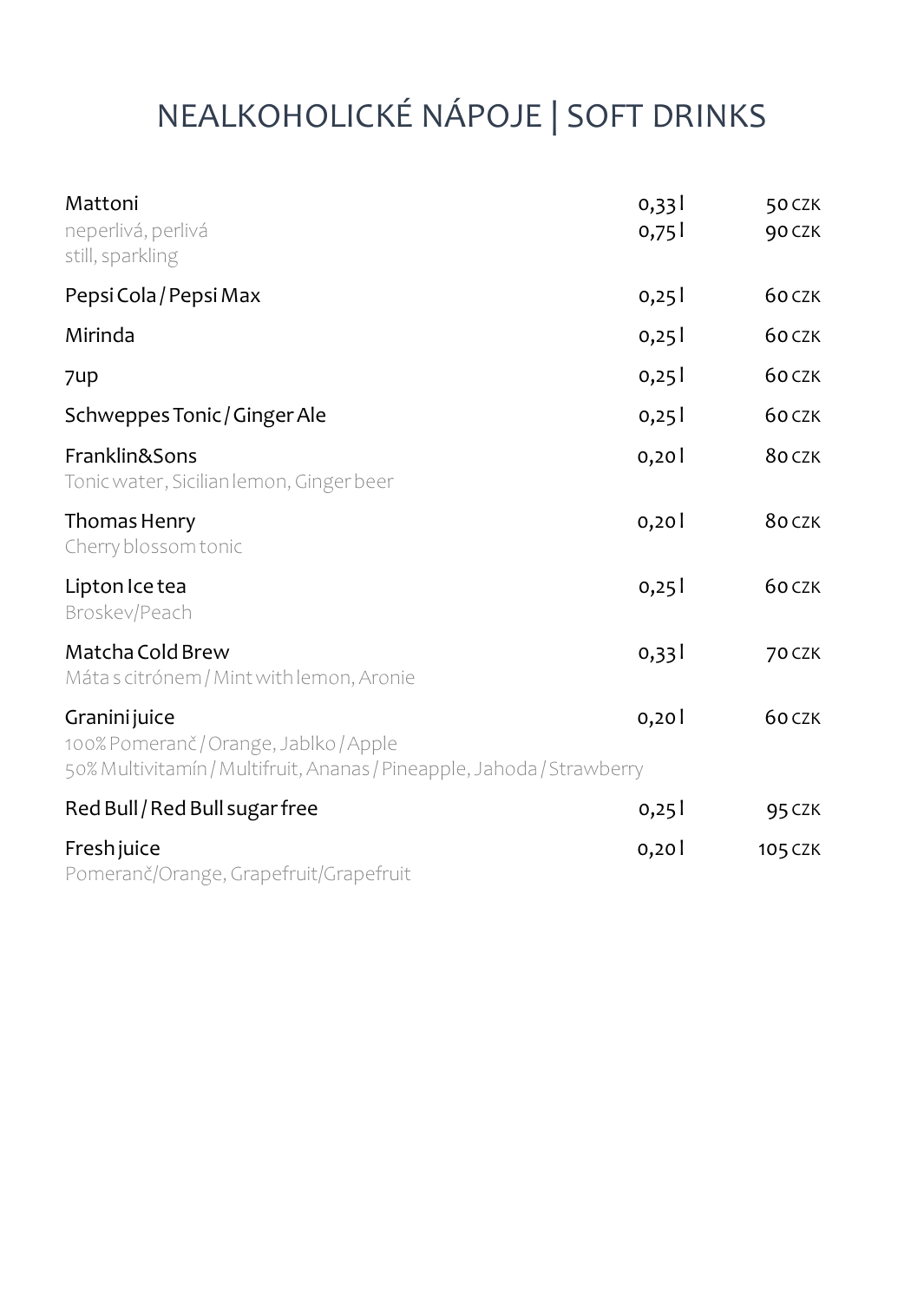## KÁVA | COFFEE

| Ristretto<br>Intenzivní espresso (8g kávy, 20ml vody)<br>Shorter espresso (8g coffee, 20ml water)                                                                  | 65 CZK         |
|--------------------------------------------------------------------------------------------------------------------------------------------------------------------|----------------|
| Espresso<br>Tradiční italské espresso (8g kávy, 30ml vody)<br>Traditional italian espresso (8g coffee, 30ml water)                                                 | 65 CZK         |
| Doppio<br>Dvojité espresso (16g kávy, 60ml vody)<br>Double espresso (16g coffee, 6 oml water)                                                                      | 105 CZK        |
| Espresso Lungo<br>Prodloužené espresso (8g kávy, 6 oml vody)<br>Extended espresso (8g coffee, 6 oml water)                                                         | 65 CZK         |
| Americano<br>Jemné espresso (8g kávy, 120ml vody)<br>Softly espresso (8g coffee, 120ml water)                                                                      | 65 CZK         |
| Espresso Macchiato<br>Espresso s mléčnou pěnou (8g kávy, 30ml vody, mléčná pěna)<br>Espresso with foamed milk (8g coffee, 30ml water, foamed milk)                 | <b>70 CZK</b>  |
| Cappuccino<br>Espresso s mléčnou pěnou (8g kávy, 30ml vody, 120 ml mléka)<br>Espresso with foamed milk (8g coffee, 30ml water, 120ml milk)                         | 85 CZK         |
| Latte Macchiato<br>Espresso s mléčnou pěnou (8g kávy, 30ml vody, 200ml mléka)<br>Espresso with foamed milk (8g coffee, 30ml water, 200ml milk)                     | 95 CZK         |
| <b>Flat White</b><br>Dvojité espresso s mléčnou pěnou (16g kávy, 30ml vody, mléčná pěna)<br>Double espresso with foamed milk (16g coffee, 30ml water, foamed milk) | <b>115 CZK</b> |

Na požádání Vám připravíme jakoukoliv kávu v bezkofeinové variantě nebo se sójovým/bezlaktózovým mlékem.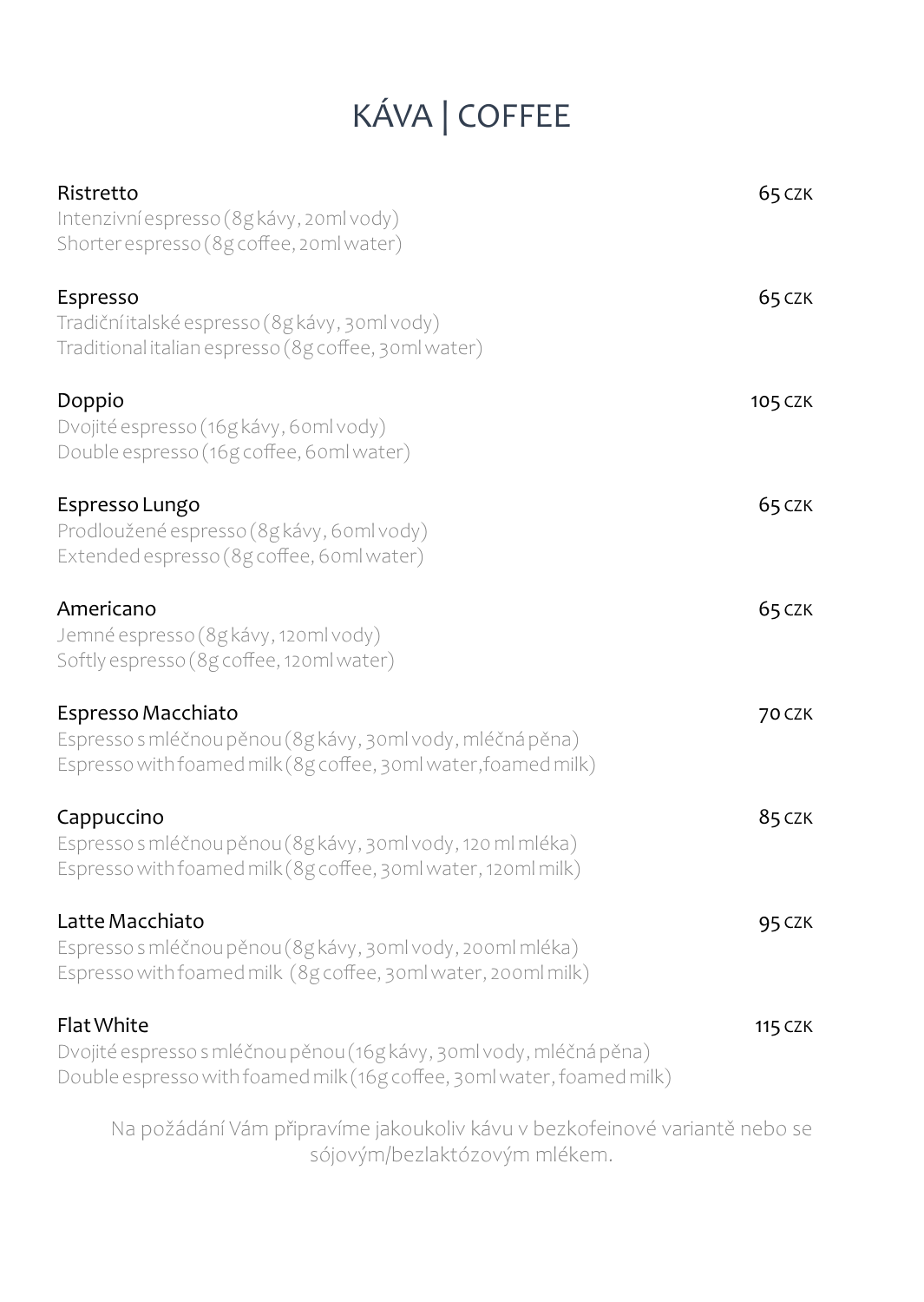# TEPLÉ NÁPOJE | HOT DRINKS

| Horké jablko<br>Hotapple                                        | 65 CZK  |
|-----------------------------------------------------------------|---------|
| Horké brusinka<br>Hot cranberry                                 | 65 CZK  |
| Horká čokoláda se šlehačkou<br>Hot chocolate with whipped cream | 95 CZK  |
| Svařené víno                                                    | 105 CZK |

Mulled wine

### ČAJ | TEA SYPANÝ ČAJ | TEA LEAFS

| Madeira<br>Ovocný čaj s lákavou chutí osvěžujícího tropického ovoce.<br>Příprava: 6 minut. Preparing time: 6 minutes.<br>Fruit tea with an inviting taste of refreshing tropical fruit.                                                                                                                                                                    | 75 CZK |
|------------------------------------------------------------------------------------------------------------------------------------------------------------------------------------------------------------------------------------------------------------------------------------------------------------------------------------------------------------|--------|
| Klidná hlava / Calm Head<br>Chutná bylinná směs pro relaxaci, dobrý spánek a osvěžení těla<br>s obsahem meduňky, dobromysli, toužebníku, řimbaby a třezalky.<br>Příprava: 8-10 minut. Preparing time: 8-10 minutes.<br>A tasty herbal blend for relaxation, good sleep and body refreshment<br>with lemon balm, goodies, cravings, babbler and St. John's. | 75 CZK |
| Dobré zažívání<br>Chutná bylinná směs pro lepší trávení a zlepšení chuti k jídlu<br>s obsahem máty, fenyklu, heřmánku, měsíčku a anýzu.<br>Příprava: 8-10 minut. Preparing time: 8-10 minutes.<br>A tasty herbal blend for better digestion and improved appetite<br>with mint, fennel, chamomile, marigold and anise.                                     | 75 CZK |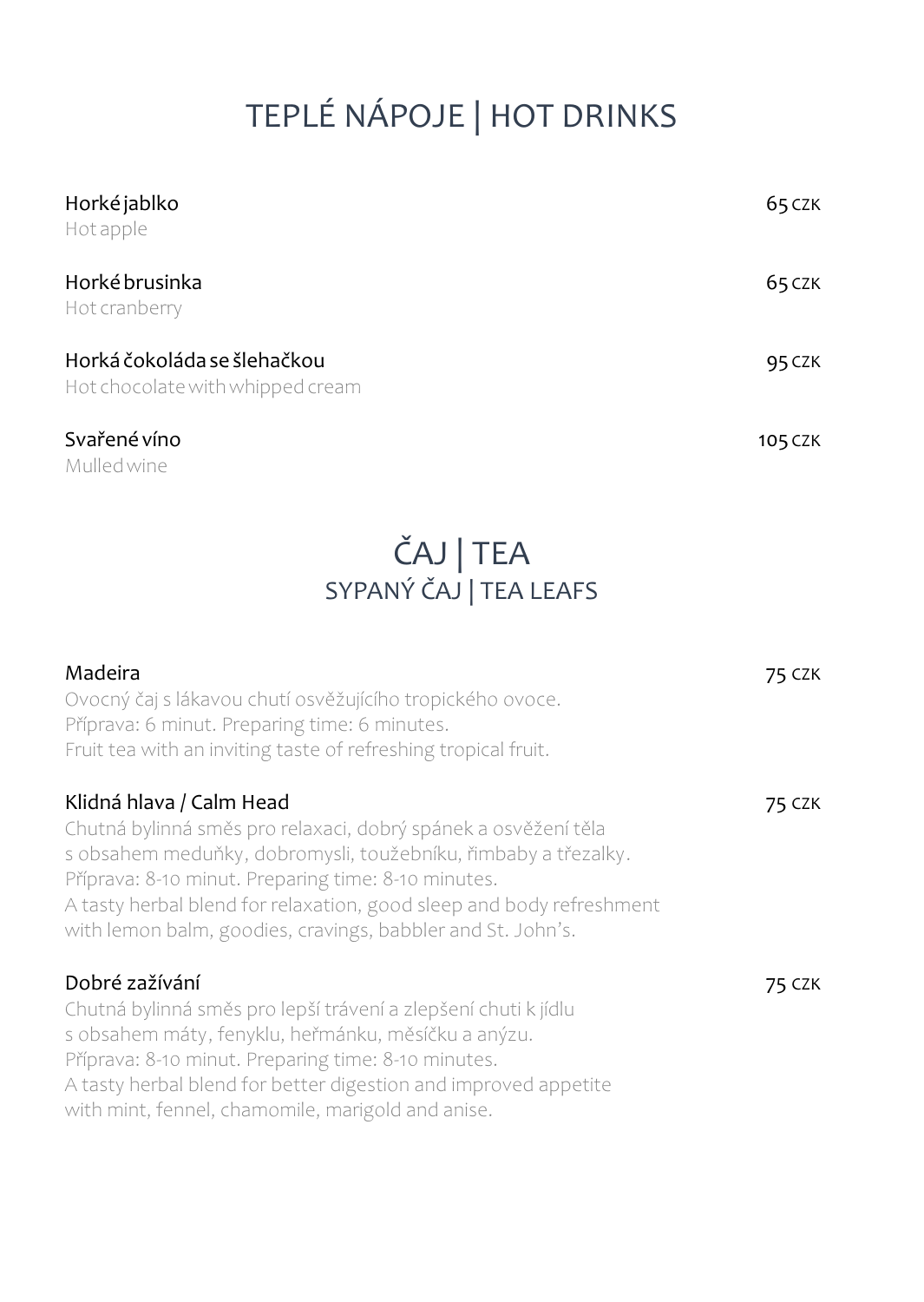# ČAJ | TEA

| Earl Grey<br>Pravý černý čaj s příjemnou svěží chutí bergamotu.<br>Genuine black tea with a pleasant fresh taste of bergamot.                                                                                             | 65 CZK |
|---------------------------------------------------------------------------------------------------------------------------------------------------------------------------------------------------------------------------|--------|
| English breakfast<br>Vydatná snídaňová směs assamských černých čajů, kterou lze<br>dobře kombinovat s mlékem.<br>A hearty breakfast mix of Assam black teas that can be combined<br>well with milk.                       | 65 CZK |
| China Sencha<br>Zelený čaj Sencha japonského typu je stále hojněji pěstovaný<br>na čínských čajových plantážích.<br>Japanese Sencha tea is still widely grown on Chinese tea plantations.                                 | 65 CZK |
| Babiččina zahrádka / Grandmother's garden<br>Ovocný čaj s kouzelnou chutí malin, ostružin,<br>jahod a červeného rybízu.<br>Fruit tea with a magical taste of raspberries, blackberries,<br>strawberries and red currants. | 65 CZK |

## ČERSTVÝ ČAJ | FRESH TEA

| Čaj z čerstvého zázvoru<br>Fresh ginger tea | 95 CZK |
|---------------------------------------------|--------|
| Čaj z čerstvé máty<br>Fresh mint tea        | 95 CZK |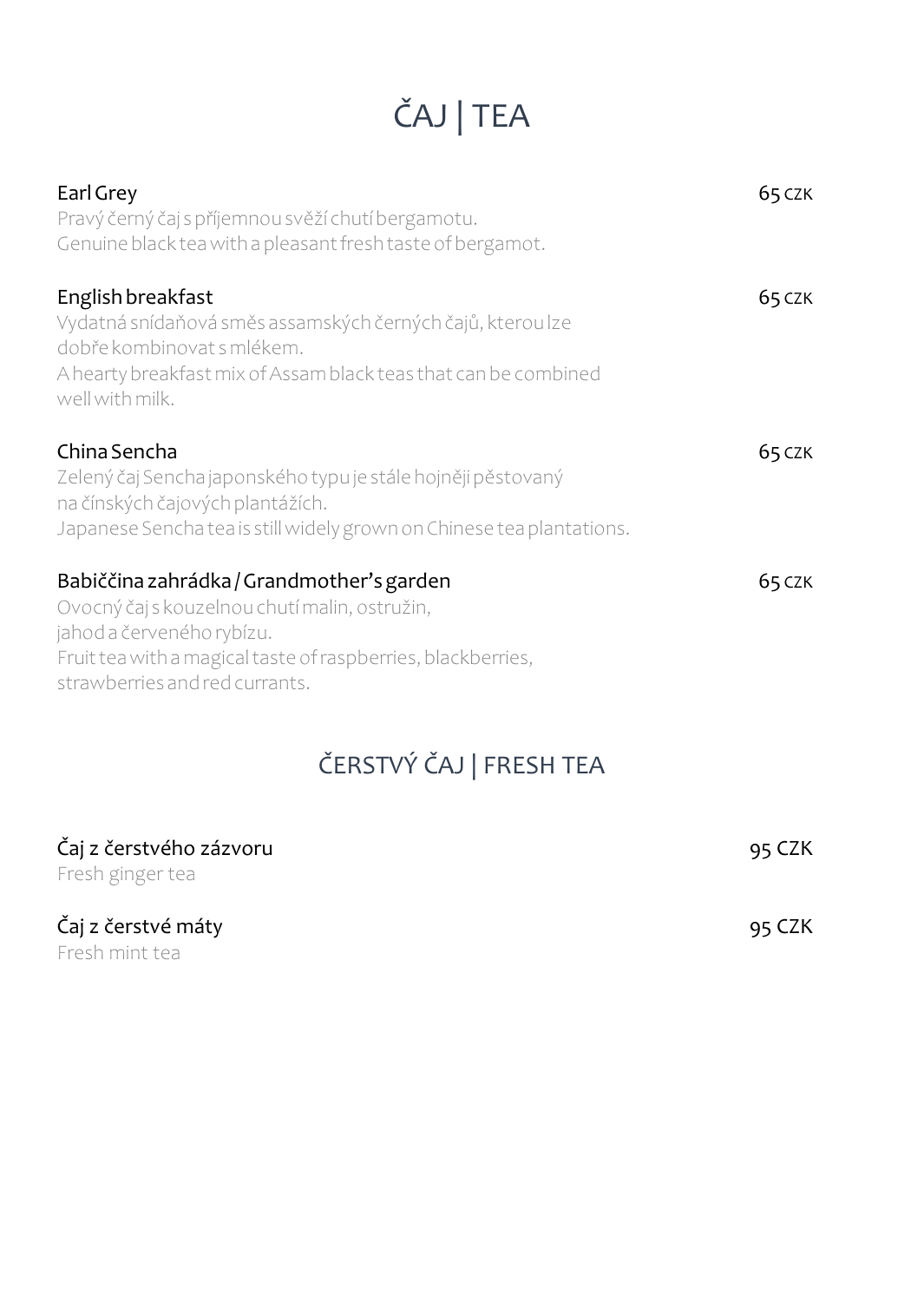### PIVO | BEER<sup>1</sup> ČEPOVANÉ PIVO | DRAFT BEER

| Pilsner Urquell 12° Světlé/Light     | 0.401 | 65 CZK |
|--------------------------------------|-------|--------|
| Master 18° Tmavé/Dark                | 0.401 | 75 CZK |
| <b>Volbasládků</b> Beer of the month | 0.401 | 70 CZK |

### LAHVOVÉ PIVO | BOTTLED BEER

| <b>Birell</b> Nealkoholické/Non-alcoholic | 0.331 | 55 CZK         |
|-------------------------------------------|-------|----------------|
| Cider Kingswood                           | 0.401 | 65 CZK         |
| Corona Extra                              | 0,355 | <b>110 CZK</b> |

### ROZLÉVANÉ VÍNO | HOUSEWINE <sup>12</sup>

#### BÍLÁ VÍNA | WHITE WINES

| Veltlínské zelené                                     | Vinařství Mádl. ČR | 0,15 | 75 CZK |
|-------------------------------------------------------|--------------------|------|--------|
| Tramín červený                                        | Harmonia Vini, CR  | 0,15 | 75 CZK |
| <b>Colombard/Sauvignon blanc</b> Connoisseur, Francie |                    | 0,15 | 90 CZK |

### ČERVENÁ VÍNA | RED WINES

| Zweigeltrebe                                   | Vinařství Mádl. ČR               | 0,15  | 75 CZK         |
|------------------------------------------------|----------------------------------|-------|----------------|
| Merlot/Cabernet sauvignon Connoisseur, Francie |                                  | 0,15  | 90 CZK         |
| Malbec                                         | Terrazas de los Andes, Argentina | 0.151 | <b>110 CZK</b> |

#### RŮŽOVÉ VÍNO | ROSE WINE

| Rosé     | Connoisseur, Francie       | 0,15 | 90 CZK         |
|----------|----------------------------|------|----------------|
| The Palm | Chateau d'Esclans, Francie | 0,15 | <b>105 CZK</b> |

### ŠUMIVÁ VÍNA, CHAMPAGNE | SPARKLING WINES

| Prosecco DOC | Villa Cornaro, Itálie | 0,15 | 105 CZK |
|--------------|-----------------------|------|---------|
|              |                       |      |         |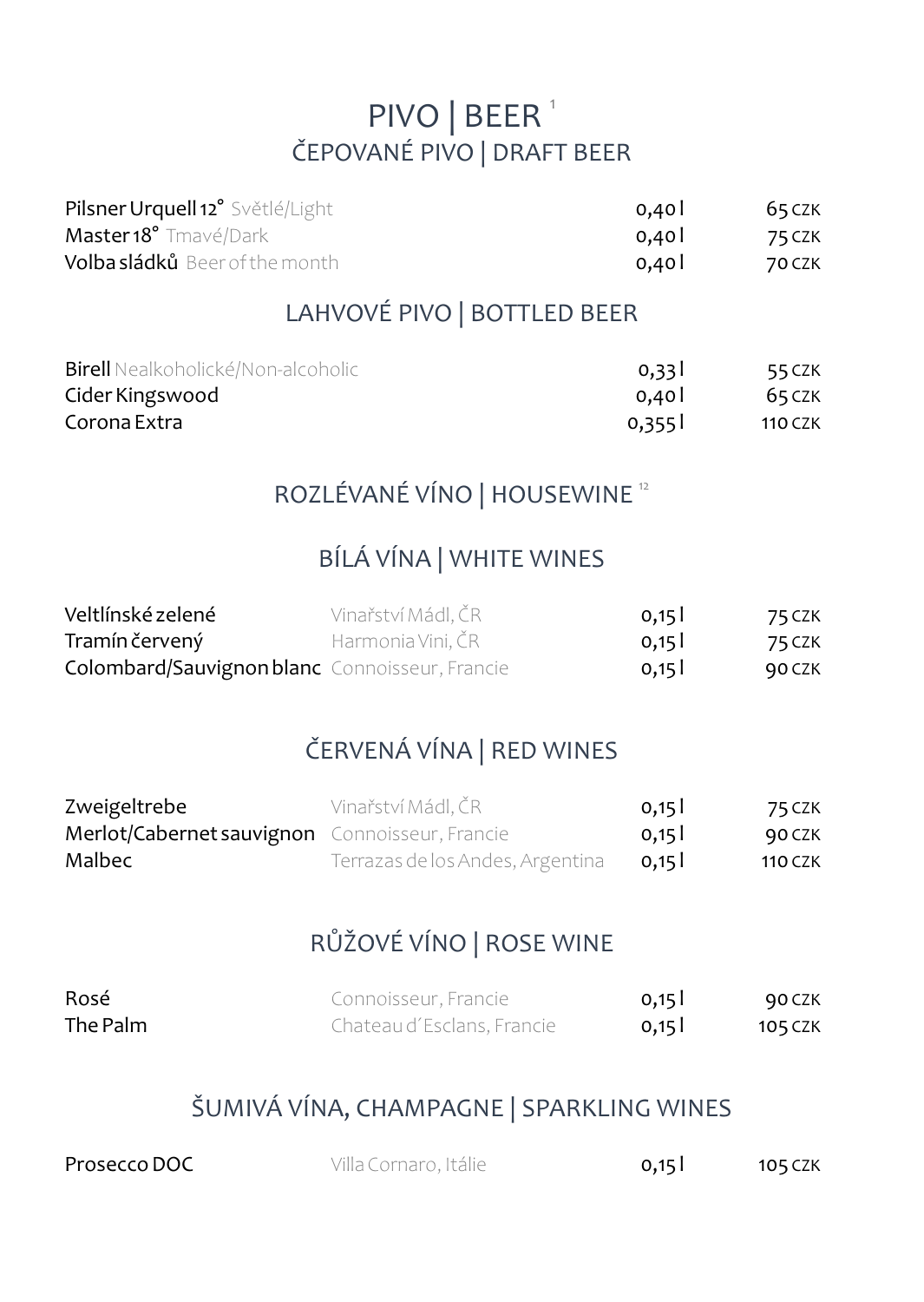## APERITIVY | APERITIVES

| Crodino                     | 0.01  | 60 CZK |
|-----------------------------|-------|--------|
| Campari Bitter              | 0.041 | 90 CZK |
| Martini (extra dry, bianco) | 0.081 | 90 CZK |
| Royal Oporto (ruby)         | 0.04  | 90 CZK |

## DESTILÁTY | SPIRITS

| Borovička Spišská                         | 0,04 | 80 CZK         |
|-------------------------------------------|------|----------------|
| Tequilla Olmeca blanco, gold              | 0,04 | 95 CZK         |
| Slivovice 50% Baron Hildprandt            | 0,04 | <b>100 CZK</b> |
| Hruškovice Baron Hildprandt               | 0,04 | <b>110 CZK</b> |
| Malinovice Baron Hildprandt               | 0,04 | <b>115 CZK</b> |
| Grappa Amarone Affinata Della Valpolicela | 0,04 | 140 CZK        |
| Slivovice Baron Hildprandt 1998           | 0,04 | 360 CZK        |

### VODKA

| Vodka Absolut            | 0.04  | 95 CZK  |
|--------------------------|-------|---------|
| Vodka Pravda             | 0.041 | 140 CZK |
| Vodka Wyborova Exquisite | 0.04  | 180 CZK |
| Vodka Belvedere          | 0.04  | 190 CZK |

## BRANDY | COGNAC

| Metaxa $5^*$                     | 0,04 | 95 CZK         |
|----------------------------------|------|----------------|
| Metaxa $7^*$                     | 0,04 | 130 CZK        |
| Metaxa $12^*$                    | 0,04 | <b>180 CZK</b> |
| Hennessy V.S.O.P.                | 0,04 | <b>180 CZK</b> |
| Remy Martin V.S.O.P.             | 0,04 | <b>180 CZK</b> |
| Remy Martin ACCORD ROYAL1738     | 0,04 | 230 CZK        |
| Remy Martin XO                   | 0,04 | 690 CZK        |
| Hennessy XO                      | 0,04 | 690 CZK        |
| Armagnac Delord Millésimés 50 YO | 0,02 | 660 CZK        |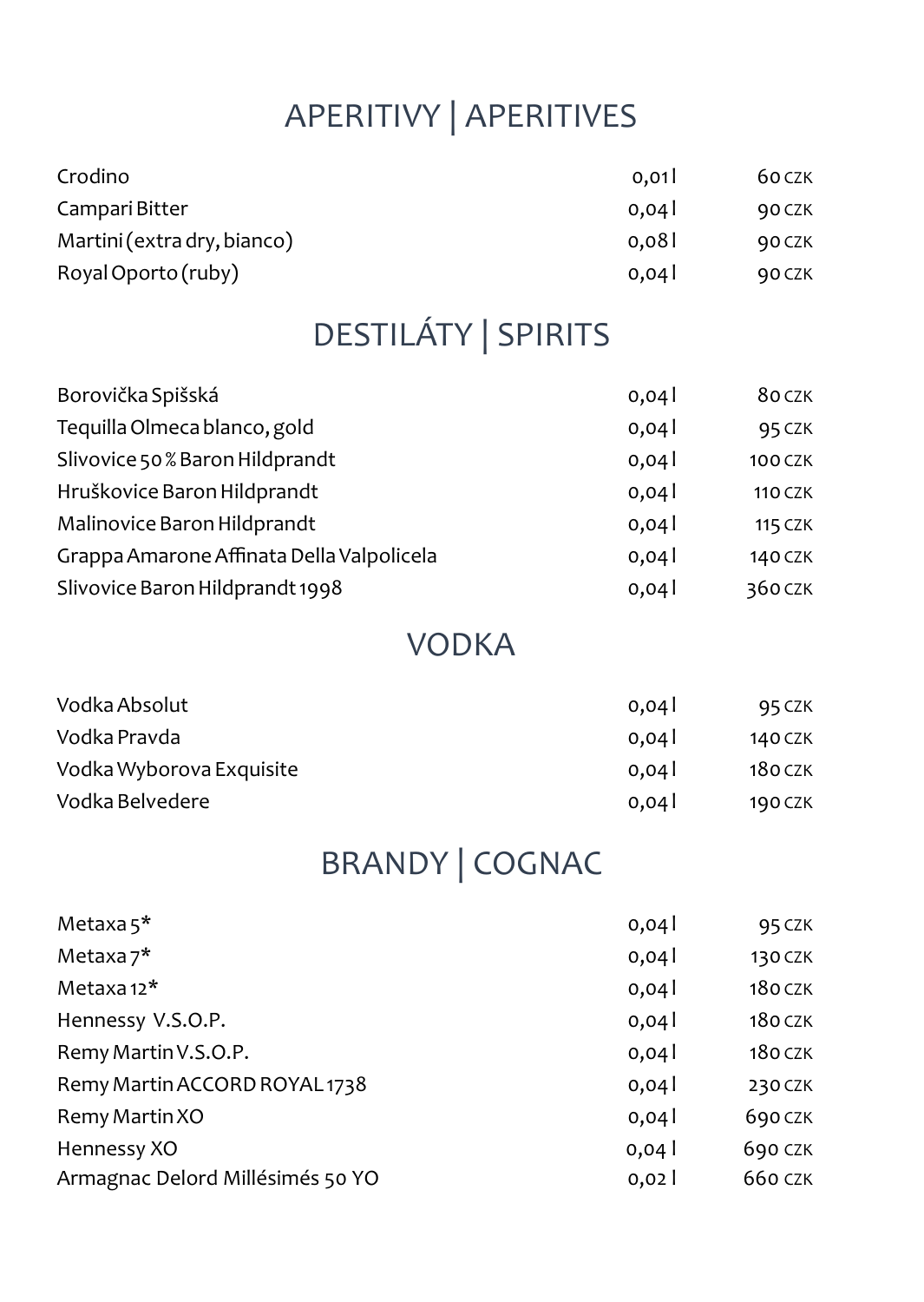# LIKÉRY | LIQUEURS

| Amaretto             | 0,04 | 80 CZK         |
|----------------------|------|----------------|
| Baronka Hruška 30 %  | 0,04 | 80 CZK         |
| <b>Fernet Stock</b>  | 0,04 | 85 CZK         |
| Becherovka           | 0,04 | 95 CZK         |
| Jägermeister         | 0,04 | 95 CZK         |
| Malibu               | 0,04 | <b>95 CZK</b>  |
| Cointreau            | 0,04 | 95 CZK         |
| Baileys Irish Cream  | 0,04 | 95 CZK         |
| <b>Grand Marnier</b> | 0,04 | <b>110 CZK</b> |
| Tatratea 52%         | 0,04 | <b>110 CZK</b> |
| Patron XO            | 0,04 | 140 CZK        |
| Chambord             | 0,04 | 155 CZK        |
| Godet Pearadise      | 0,04 | 210 CZK        |
|                      |      |                |

## GIN

| Bulldog, Anglie/England                        | 0,04 | <b>120 CZK</b> |
|------------------------------------------------|------|----------------|
| Beefeater PINK, Anglie/England                 | 0,04 | <b>120 CZK</b> |
| Jodhpur Španělsko/Spain<br>London Dry, Mandore | 0,04 | 130 CZK        |
| Malfy Con Arancia, Itálie/Italy                | 0,04 | 130 CZK        |
| Yu gin, Francie/ France                        | 0,04 | <b>160 CZK</b> |
| G'vine Floraison, Francie/France               | 0,04 | <b>160 CZK</b> |
| Gin Mare, Španělsko/Spain                      | 0,04 | <b>160 CZK</b> |
| Monkey 47, Německo/Germany                     | 0,04 | <b>210 CZK</b> |
|                                                |      |                |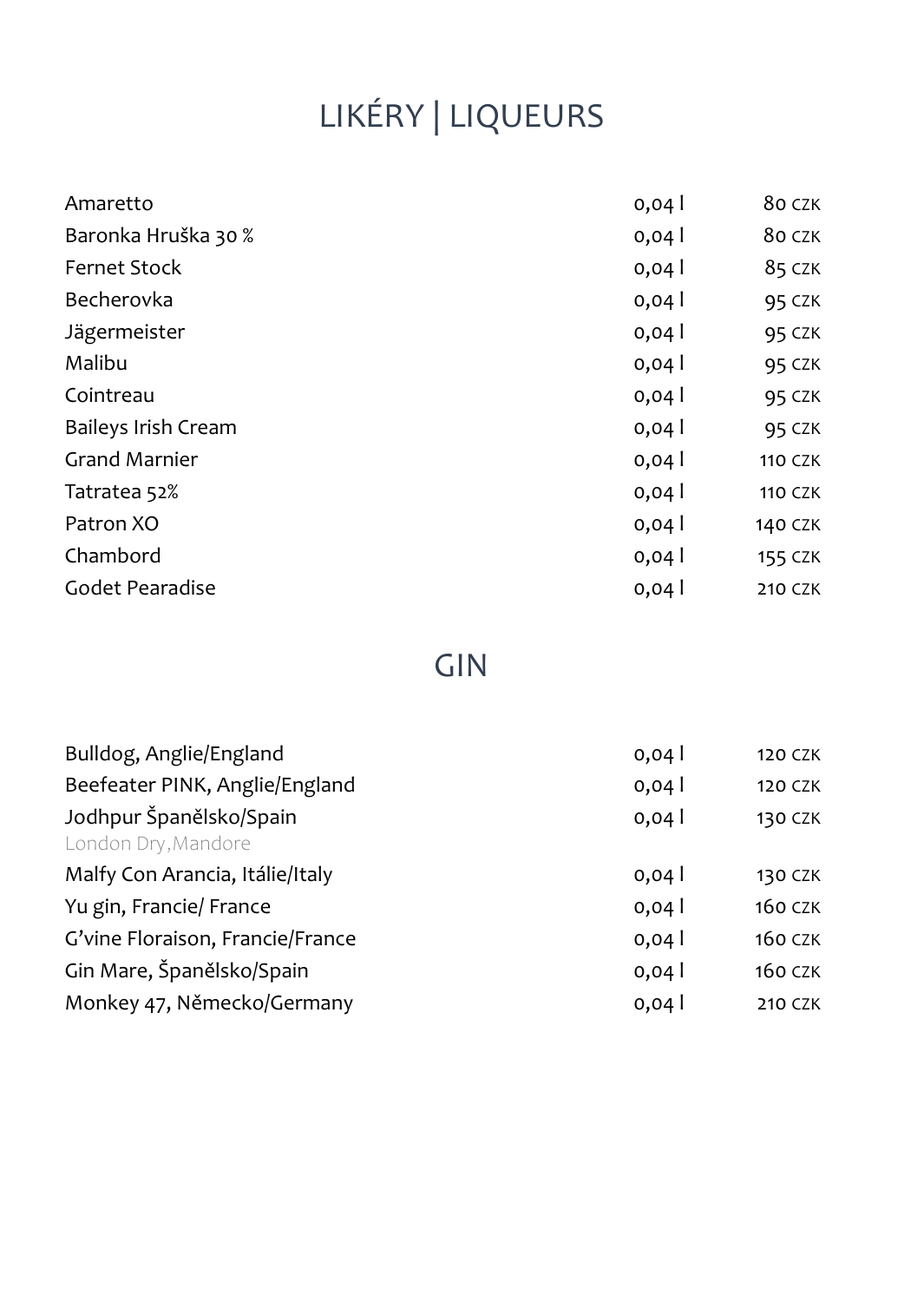## WHISKY | BOURBON | WHISKEY

| Jim Beam                           | 0,04 | 95 CZK         |
|------------------------------------|------|----------------|
| <b>Ballantines</b>                 |      |                |
|                                    | 0,04 | 95 CZK         |
| Jack Daniel's, Jack Daniel's Honey | 0,04 | <b>110 CZK</b> |
| Maker's Mark                       | 0,04 | <b>110 CZK</b> |
| <b>Tullamore Dew</b>               | 0,04 | <b>110 CZK</b> |
| Jameson                            | 0,04 | <b>110 CZK</b> |
| Johnnie Walker Red Label 5 y.o.    | 0,04 | <b>110 CZK</b> |
| Johnnie Walker Black Label 12 y.o. | 0,04 | <b>160 CZK</b> |
| Johnnie Walker Gold Label 18 y.o.  | 0,04 | 210 CZK        |
| Johnnie Walker XR 21 YO            | 0,04 | 560 CZK        |
| Glenfiddich 12 YO                  | 0,04 | 165 CZK        |
| Chivas Regal 12 YO                 | 0,04 | $180$ CZK      |
| Highland park 12 YO                | 0,04 | 210 CZK        |
| Balvenie Doublewood 12y            | 0,04 | 230 CZK        |
| Glenmorangie The Original          | 0,04 | 230 CZK        |
| Ardbeg 10 YO                       | 0,04 | 230 CZK        |
| Bruichladdich Port Charlotte 10 YO | 0,04 | 250 CZK        |
| Isle of Jura 16 YO                 | 0,04 | 280 CZK        |
| Suntory Royal Slim Bottle          | 0,04 | 370 CZK        |
| Hammer Head 1989 23 YO             | 0,04 | 280 CZK        |
| Hammer Head 25 YO                  | 0,04 | 660 CZK        |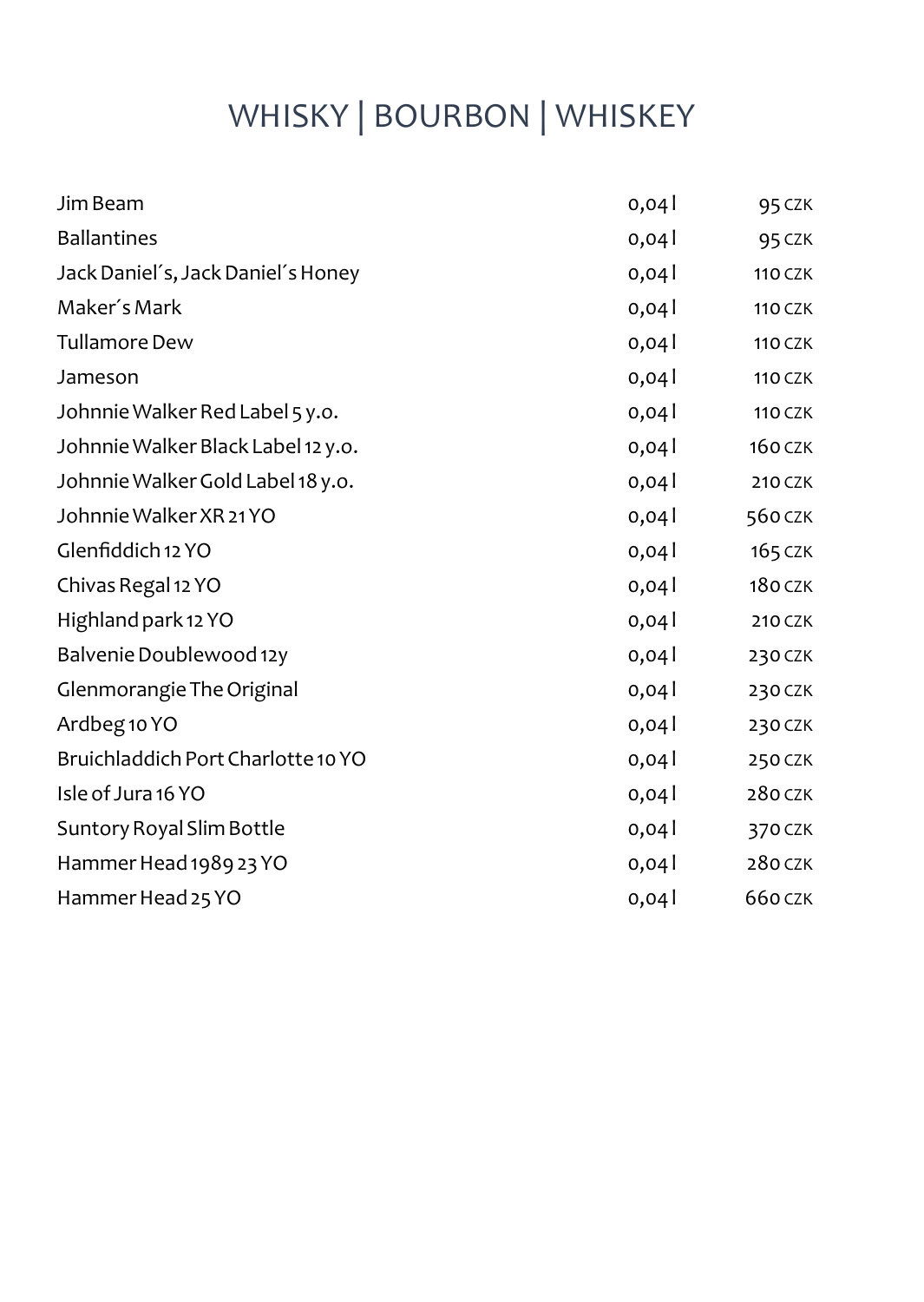## RUM

| Gosling's Black Seal, Bermudy                    | 0,04 | <b>120 CZK</b> |
|--------------------------------------------------|------|----------------|
| Barceló Imperial 8 YO, Dominikánská Rep.         | 0,04 | <b>120 CZK</b> |
| Pampero Aniversario, Venezuela                   | 0,04 | <b>120 CZK</b> |
| El Dorado 12 YO, Guyana                          | 0,04 | <b>140 CZK</b> |
| Legendario Elixir De Cuba 7 yo                   | 0,04 | 140 CZK        |
| Santos Dumont Elixir XO, Brazílie                | 0,04 | <b>150 CZK</b> |
| Dictador 12 YO, Colombia                         | 0,04 | <b>150 CZK</b> |
| Eminente Ámbar Claro 3y, Cuba                    | 0,04 | <b>160 CZK</b> |
| Diplomatico Reserva 12 YO, Venezuela             | 0,04 | <b>160 CZK</b> |
| Don Papa 7 YO., Philipines                       | 0,04 | <b>160 CZK</b> |
| Pyrat XO Reserve 15 YO, Anguilla                 | 0,04 | <b>160 CZK</b> |
| Bumbu, Barbados                                  | 0,04 | 170 CZK        |
| Zacapa 23 YO, Guatemala                          | 0,04 | 190 CZK        |
| Plantation XO, Barbados                          | 0,04 | 200 CZK        |
| Arcane Extraroma 12 YO, Mauricius                | 0,04 | 200 CZK        |
| Frogman 58%, A. H. Riise, Virgin Island          | 0,04 | 200 CZK        |
| Family Reserve 25 YO, A. H. Riise, Virgin Island | 0,04 | 230 CZK        |
| Teeda 5yo, Japan                                 | 0,04 | 240 CZK        |
| Eminente Reserva 7y, Cuba                        | 0,04 | 240 CZK        |
| Blue Mauricius, Mauricius                        | 0,04 | 240 CZK        |
| Zaya Grand Reserva 12 YO, Trinidad a Tobago      | 0,04 | 340 CZK        |
| Silver Seal Demerara 14 YO, Guyana               | 0,04 | 560 CZK        |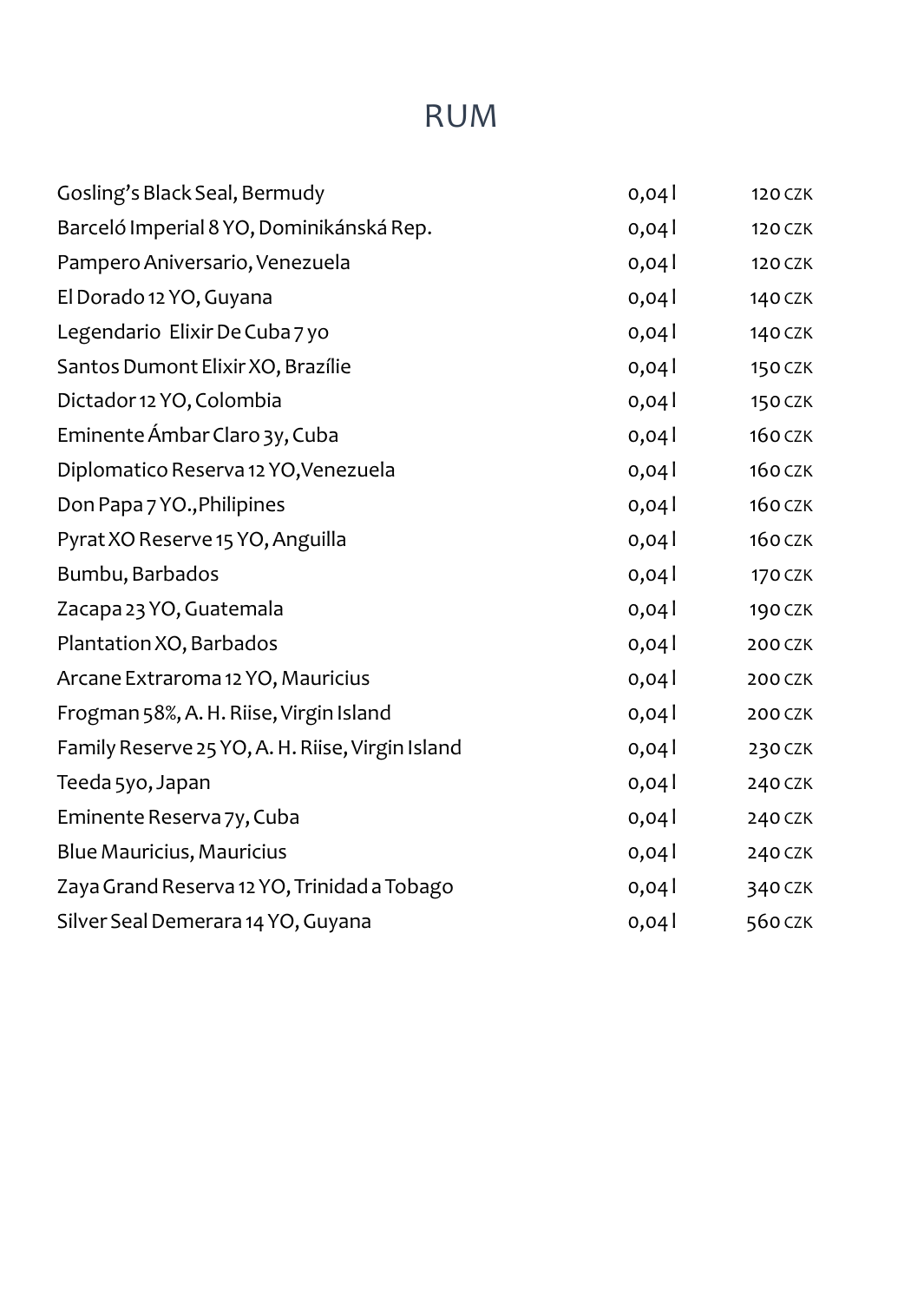## **COCKTAILS**

#### SIGNATURE

| Eminente Wild Rose<br>Eminente rum, Maté, Gynkgo biloba, Rose, Lemon fresh                                                                                         | <b>225 CZK</b> |
|--------------------------------------------------------------------------------------------------------------------------------------------------------------------|----------------|
| <b>SHORT</b>                                                                                                                                                       |                |
| Moscow Mule<br>Vodka, Ginger beer, Limetková šťáva<br>Vodka, Ginger beer, Lime juice                                                                               | 155 CZK        |
| <b>White Russian</b><br>Vodka, Kahlua, Smetana<br>Vodka, Kahlua, Cream                                                                                             | <b>160 CZK</b> |
| Cosmopolitan<br>Citronová vodka, Cointreau, Brusinkový džus, Limetková šťáva<br>Lemon vodka, Cointreau, Cranberry juice, Lime juice                                | <b>160 CZK</b> |
| Yellow Bird<br>Bílý rum, Licor 43, Triple sec, Limetková šťáva<br>White rum, Licor 43, Triple sec, Lime juice                                                      | <b>170 CZK</b> |
| Whiskey Sour<br>Maker's Mark, Citrónová šťáva, Cukrový sirup, Vaječný bílek<br>Maker's Mark, Lemon juice, Sugar syrup, Egg white                                   | <b>160 CZK</b> |
| <b>SPARKLING</b>                                                                                                                                                   |                |
| Barbotage<br>Prosecco, Pomerančový džus, Grenadina, Citronová šťáva<br>Prosecco, Orange juice, Grenadine, Lemon juice                                              | <b>145 CZK</b> |
| Chandon Garden Spritz<br>"Osvěžující kombinace šumivého vína Chandon a aromatického bitteru"<br>"Bracing combination of sparkling Chandon wine and aromatic bitter | 165 CZK        |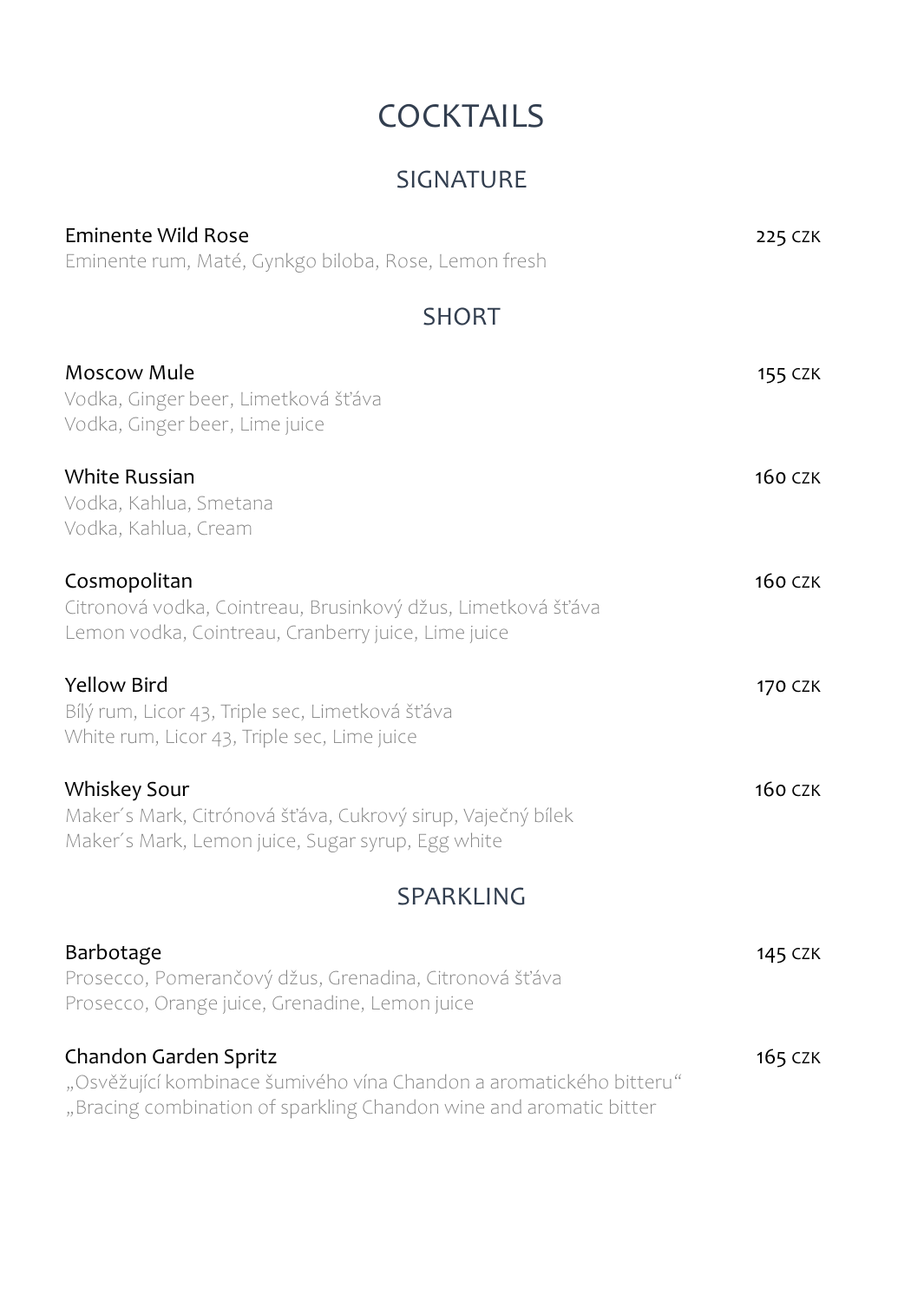### LONG

| Cuba Libre<br>Bílýrum, Limetková šťáva, Pepsi<br>White rum, Lime juice, Pepsi                                                                       | 155 CZK        |
|-----------------------------------------------------------------------------------------------------------------------------------------------------|----------------|
| Mojito<br>Bílý rum, Soda, Máta, Hnědý cukr, Limetka<br>White rum, Soda, Mint, Brown sugar, Lime                                                     | <b>160 CZK</b> |
| Piňa Colada<br>Bílý rum, Kokosové pyré, Ananasový džus, Smetana<br>White rum, Coconut pureé, Pineapple juice, Cream                                 | <b>165 CZK</b> |
| Sex on the Beach<br>Vodka, Grenadine, Broskvový likér, Pomerančový a brusinkový džus<br>Vodka, Grenadine, Peach liquer, Orange and cranberry juice  | 165 CZK        |
| Paulie<br>Jack Danieľ s Honey, Mandlový sirup, Kiwi pyré, Limetková šťáva, Soda<br>Jack Daniel's Honey, Orgreat syrup, Kiwi pureé, Lime juice, Soda | 170 CZK        |
| High society<br>Gin, Broskvový likér, Bitter sirup, Grapefruitový džus<br>Gin, Peach liquer, Bitter syrup, Grapefruit juice                         | <b>175 CZK</b> |
| Lobby Gin Tonic<br>Gin, Premium Tonic                                                                                                               | 185 CZK        |
| <b>STRONG</b>                                                                                                                                       |                |
| Mai Tai<br>Bílý rum, Tmavý rum, Triple sec, Mandlový sirup, Limetková šťáva<br>White rum, Dark rum, Triple sec, Orgeat syrup, Lime juice            | 205 CZK        |
| Negroni<br>Gin, Campari, Martiny Rosso                                                                                                              | 210 CZK        |
| Long Island Iced Tea<br>Tequila, Gin, Vodka, Rum, Triple sec, Pepsi                                                                                 | 210 CZK        |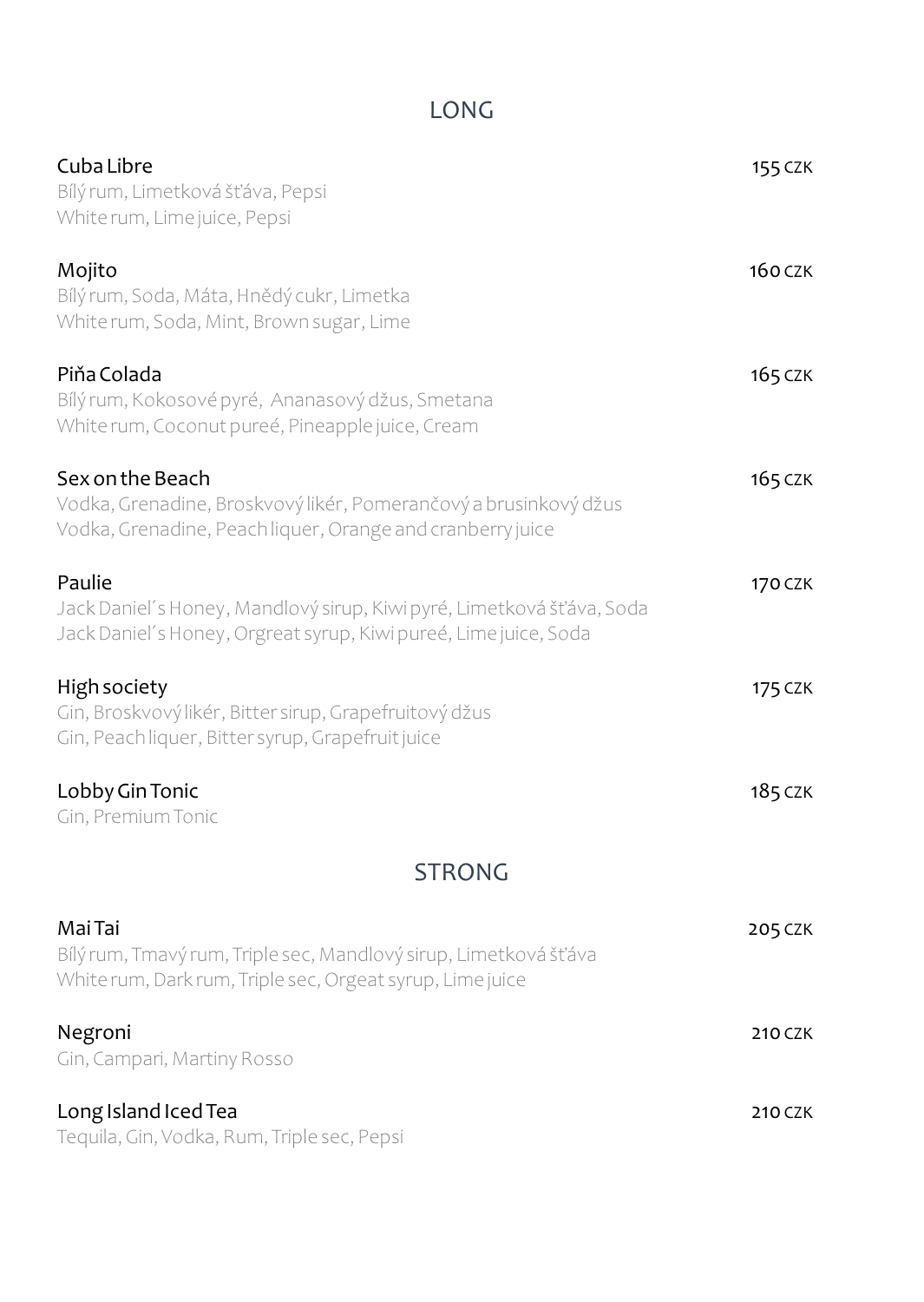# NEALKO MÍCHANÉ NÁPOJE | MOCTAILS

| Lychee Long<br>Liči sirup, Limetková šťáva, Jablkový džus, Soda<br>Lichee syrup, Lime juice, Apple juice, Soda |      | 95 CZK  |
|----------------------------------------------------------------------------------------------------------------|------|---------|
| Virgin Mojito<br>Jablečný džus, Soda, Máta, Hnědý cukr, Limetka<br>Apple juice, Soda, Mint, Brown sugar, Lime  |      | 100 CZK |
| Orange Colada<br>Kokosový sirup, Pomerančový džus, Smetana<br>Coconut syrup, Orange juice, Cream               |      | 105 CZK |
| Limonáda<br>Bezinka/Elderberry, Okurka/Cucumber                                                                | 0,40 | 75 CZK  |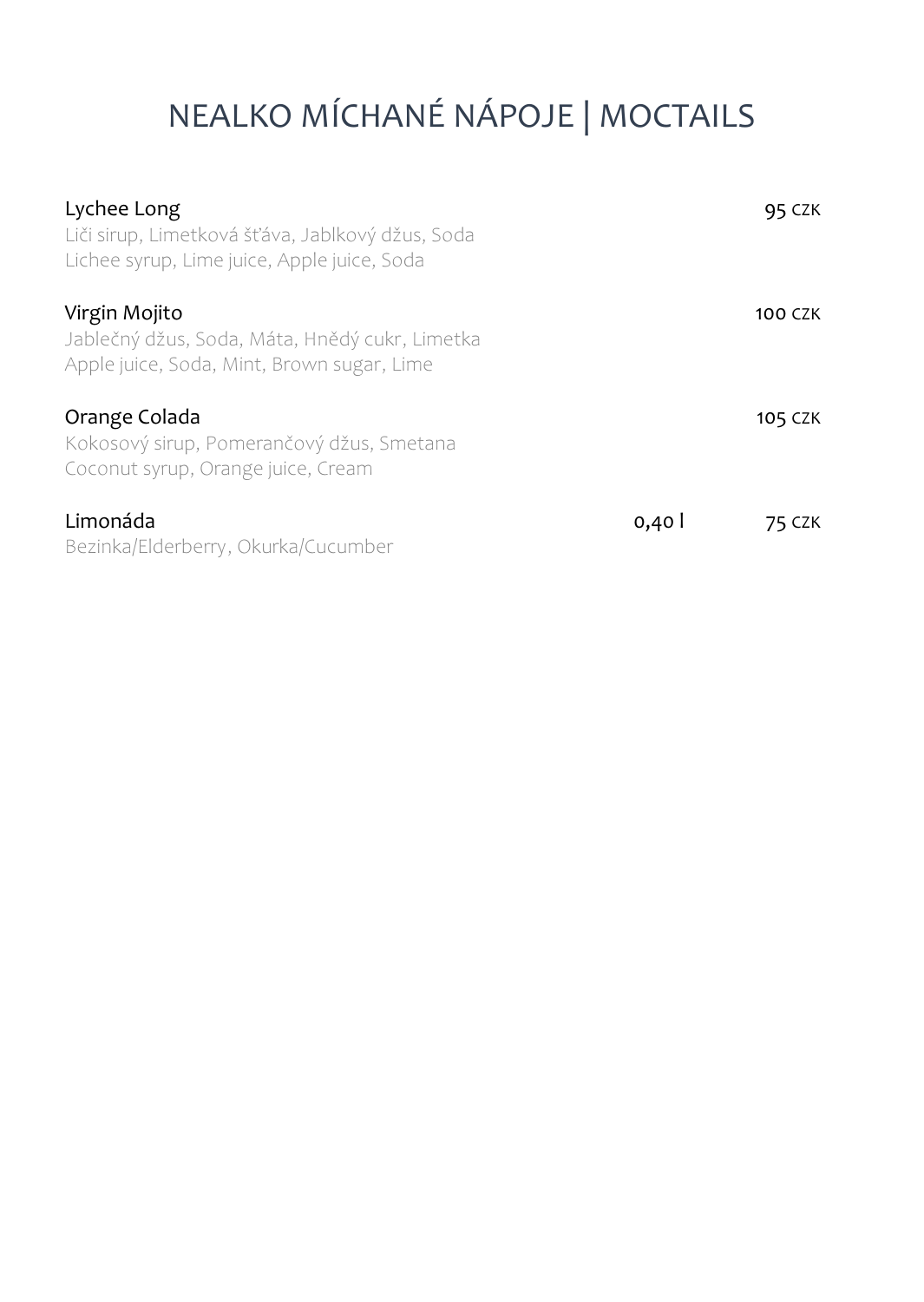### NABÍDKA PRÉMIOVÉ VODY | WATER CARD PŘÍRODNÍ PERLIVÉ VODY | NATURAL SPARKLING WATER

| Perrier                                                                                                                                                                                                                               | Francie/France | pH 5,5 | 0,331<br>0,751 | 80 CZK<br>130 CZK |
|---------------------------------------------------------------------------------------------------------------------------------------------------------------------------------------------------------------------------------------|----------------|--------|----------------|-------------------|
| Přírodně perlivá minerální voda obsahující přírodní<br>minerální soli, ale i přirozeně se vyskytující oxid uhličitý.<br>Natural mineral water containing natural mineral salts,<br>but also naturally occurring carbon dioxide.       |                |        |                |                   |
| <b>Badoit</b>                                                                                                                                                                                                                         | Francie/France | pH 6,0 | 0,331<br>0,75  | 80 CZK<br>130 CZK |
| Jemně perlivá minerální voda s vyváženou<br>strukturou minerálních látek, bohatá na vápník a hořčík<br>Naturally sparkling wate with balanced mineral structure<br>rich in calcium and magnesium.                                     |                |        |                |                   |
| San Pellegrino                                                                                                                                                                                                                        | Itálie/Italy   | pH 5,6 | 0,25<br>0,751  | 70 CZK<br>130 CZK |
| Přírodně perlivá minerální voda, jejíž neutrální,<br>čistá, a minerální vůně je podpořena živou a komplexní chutí.<br>Naturally sparkling water, whi;ch is neutral, pure mineral aroma<br>is supported by lively and complex flavour. |                |        |                |                   |
| <b>Voss</b>                                                                                                                                                                                                                           | Norsko/Norway  | pH 5,5 | 0,375          | <b>110 CZK</b>    |
| Pramenitá artézská perlivá voda nacházející se v nedotčené<br>přírodě jižního Norska, ve vrstvě písku a horniny.<br>Artesian water located in the untouched nature of southern<br>Norway, in the sand and rock layers.                |                |        |                |                   |
| Krondorf                                                                                                                                                                                                                              | ČR/CZ          |        | 1 <sup>1</sup> | 240 CZK           |
| Přírodně vysoce minerální voda s přírodním oxidem uhličitým,<br>kterou nenaleznete jinde v Evropě.<br>Highly naturally mineral water with natural carbon dioxide,<br>that you will not find anywhere else in Europe.                  |                |        |                |                   |

V pitné vodě je pH uváděno v rozmezí mezních hodnot 5,5-9,5. Nižší hodnoty bývají typické pro měkké a málo mineralizované vody. Vyšší hodnoty pH mohou být výsledkem přírodních nebo umělých způsobů ztvrzování vody.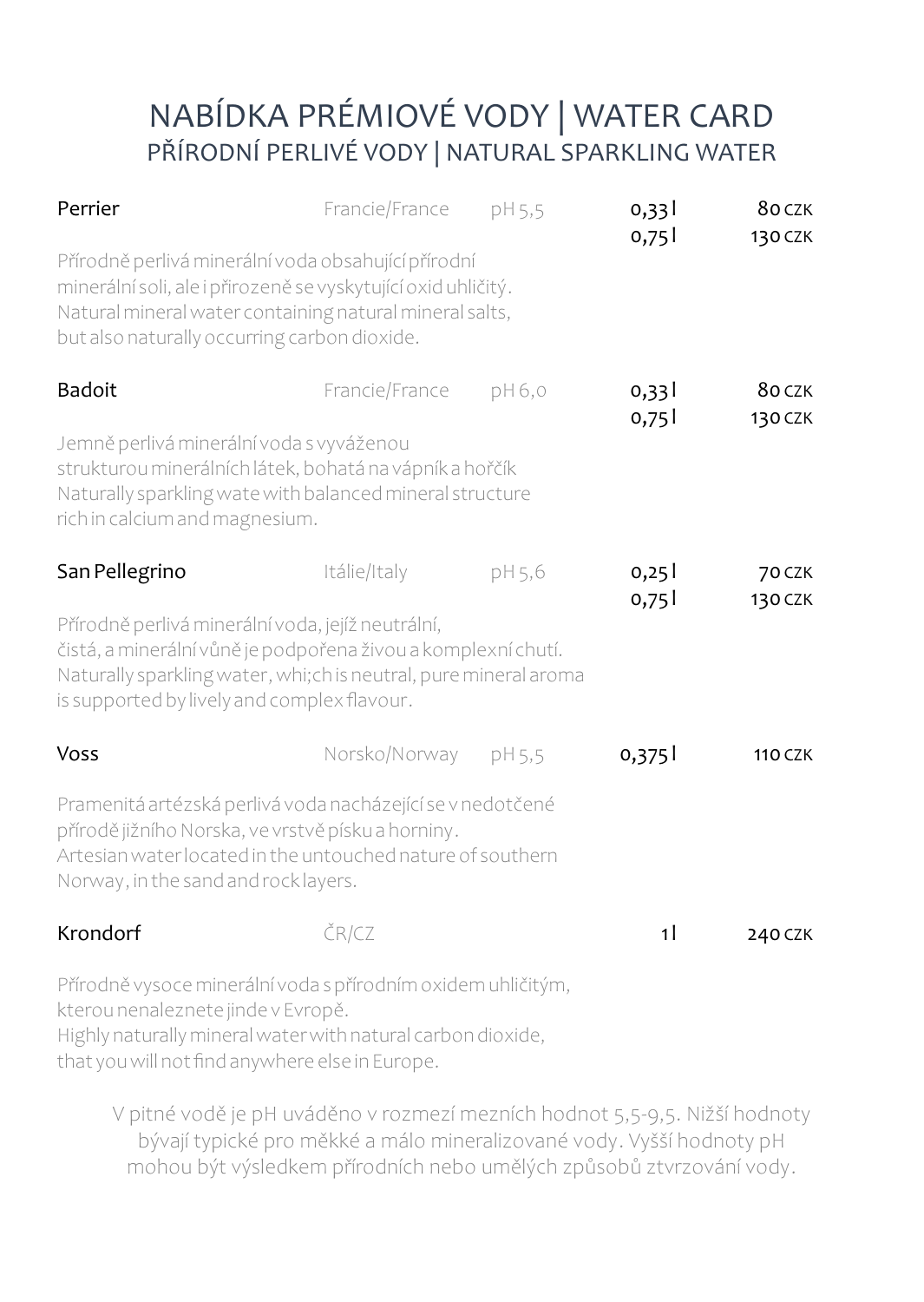### NABÍDKA PRÉMIOVÉ VODY | WATER CARD PŘÍRODNÍ NEPERLIVÉ VODY | NATURAL STILL WATER

| Evian                                                                                                                                                                                                                      | Francie/France       | pH 7,2 | 0,331<br>0,751 | 80 CZK<br>130 CZK        |
|----------------------------------------------------------------------------------------------------------------------------------------------------------------------------------------------------------------------------|----------------------|--------|----------------|--------------------------|
| Přírodní minerální voda z francouzských Alp.<br>Natural mineral water from French Alps.                                                                                                                                    |                      |        |                |                          |
| Acqua Panna<br>Lahodná a delikátní neperlivá minerální voda<br>z Toskánska. Pramen je čerpán z hloubky 900 m.                                                                                                              | Itálie/Italy         | pH 8,0 | 0,251<br>0,751 | <b>70 CZK</b><br>130 CZK |
| Delicious and delicate, still mineral water from Tuscany.<br>The spring is drawn from a depth of 900 m.                                                                                                                    |                      |        |                |                          |
| Aqua Angels                                                                                                                                                                                                                | Island/Iceland       | pH 7.6 | 0,251          | 80 CZK<br><b>160 CZK</b> |
| Ledovcová voda vyvěrající ze sopečné horniny<br>Islandu. Toto podloží dává vodě vyšší pH.<br>Iceberg water bubble out from the volcanic rock of<br>Iceland. This subsoil gives a higher pH.                                |                      |        | 0,751          |                          |
| Voss                                                                                                                                                                                                                       | Norsko/Norway pH 8,8 |        | 0,375          | <b>110 CZK</b>           |
| Pramenitá Artézská voda, nacházející se v nedotčené<br>přírodě jižního Norska, ve vrstvě písku a horniny.<br>Artesian naturally water, located in the untouched<br>nature of southern Norway, in the sand and rock layers. |                      |        |                |                          |

V pitné vodě je pH uváděno v rozmezí mezních hodnot 5,5-9,5. Nižší hodnoty bývají typické pro měkké a málo mineralizované vody. Vyšší hodnoty pH mohou být výsledkem přírodních nebo umělých způsobů ztvrzování vody.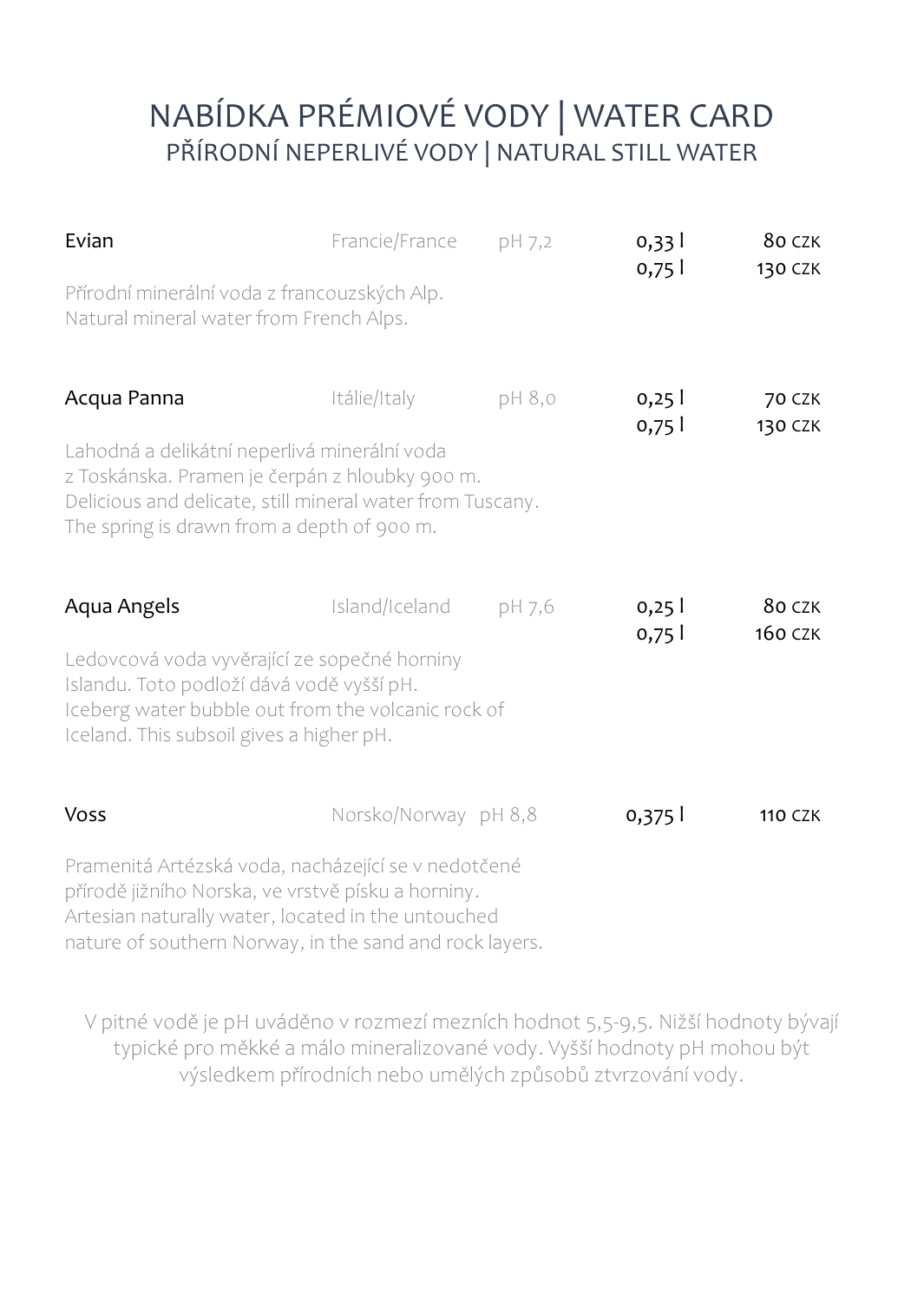### BAR SNACKS

| 1,7,8<br>Tomatová polévka / Tomato soup<br>Zakysaná smetana, Bazalka<br>Sour cream, Basil                                                                                                                   | 125 CZK |
|-------------------------------------------------------------------------------------------------------------------------------------------------------------------------------------------------------------|---------|
| Caesar salát / Caesar salad <sup>1,3,4,7,10,12</sup><br>Guanciale, Vejce, Krutony<br>Guanciale, Eggs, Croutons                                                                                              | 285 CZK |
| Telecí tatarák / Veal tartare $^{1,3,6,10}$<br>Sušený žloutek, Kapary, Křen, Topinky<br>Dried yolk, Capers, Horseradish                                                                                     | 310 CZK |
| Club sendvič / Club sandwich <sup>1,3,7</sup><br>Kuřecí prsa, Slanina, Vejce, Ledový salát, Rajče, Majonéza, BBQ, Hranolky<br>Chicken breast, Bacon, Egg, Iceberg lettuce, Tomatoe, Mayo, BBQ, French fries | 285 CZK |
| Sandwich s grilovaným sýrem / Sandwich with grilled cheese $^{1,3,7}$<br>Provolone, Fíky, Lanýž, Salátek<br>Provolone, Fig, Truffle, Salad                                                                  | 215 CZK |
| Guo bao s trhaným masem / Guo bao with shredded meat $^{1,3,6,11,12}$<br>Vepřová plec, Chilli mayo, Nakládaná šalotka<br>Pork shoulder, Chilli mayo, Pickled shallots                                       | 225 CZK |
| Affettato misto $^7$<br>Selekce italských uzenin a sýrů<br>Selection of Italian sausage & cheese                                                                                                            | 265 CZK |
| Marinované olivy s feta sýrem<br>Marinated olives with feta cheese                                                                                                                                          | 125 CZK |
| Vanilkový cheesecake / Vanilla cheesecake<br>Malinová omáčka, malinový sorbet / Raspberry sauce, raspberry sorbet                                                                                           | 175 CZK |
| Čokoládové brownies / Chocolate brownies<br>Slaný karamel, Crème fraîche / Salty caramel, Crème fraîche                                                                                                     | 175 CZK |
| Zmrzlina – Sorbet / Ice cream -zmr Sorbet $^{\prime}$<br>Vanilla / Pistacchio / Hazelnut / Raspberry                                                                                                        | 65 CZK  |
| Chipsy/Crisps                                                                                                                                                                                               | 75 CZK  |
| Kešu oříšky / Cashew nuts                                                                                                                                                                                   | 85 CZK  |
| Pražené mandle / Roasted almonds                                                                                                                                                                            | 105 CZK |